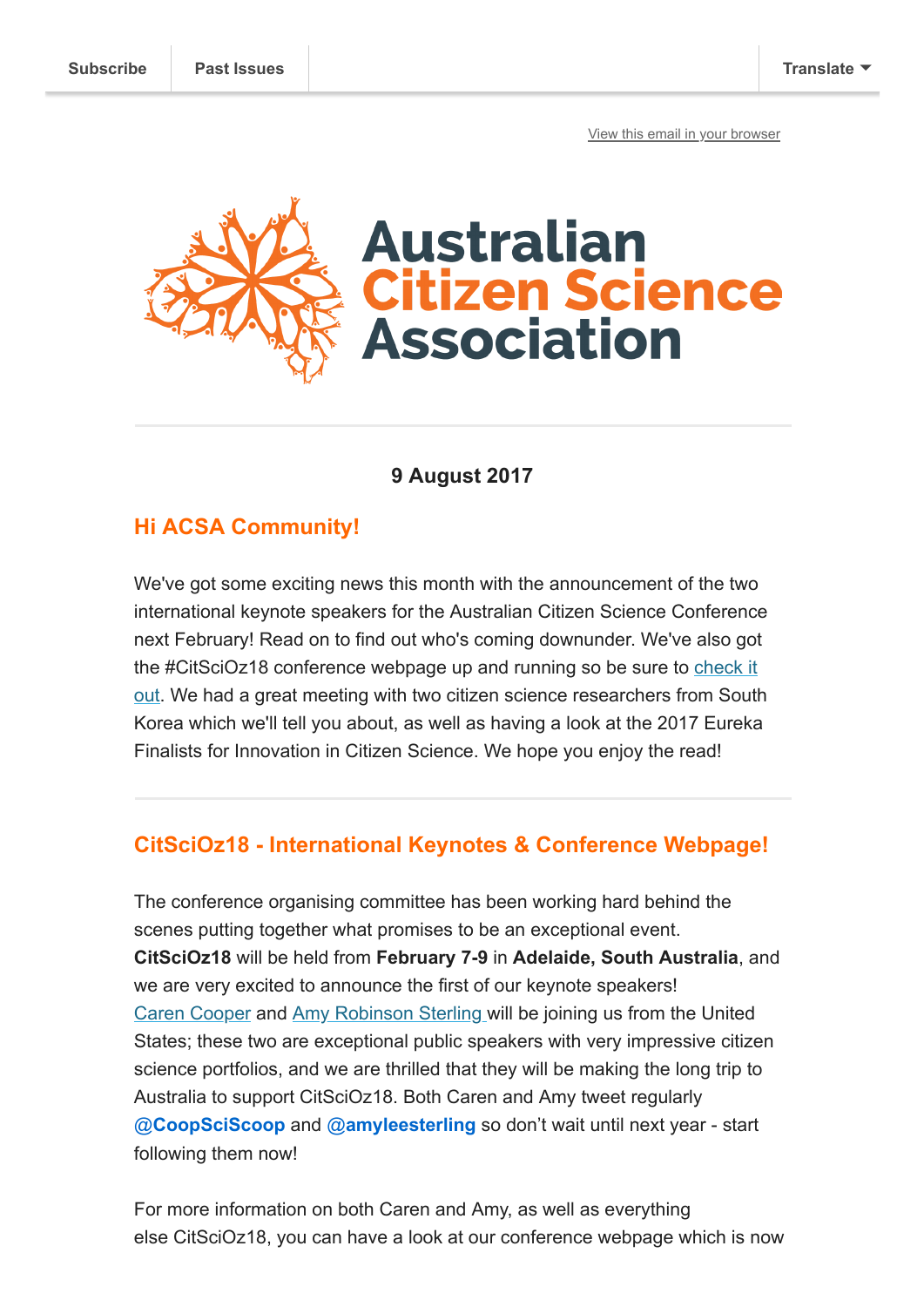too late to jump on board as a sponsor!) and much more. Please feel free to share this link with anyone who might be interested in attending. This site will be updated regularly so be sure to bookmark it and check in for the latest news and information.

draft conference schedule  $\alpha$  special events, special events, sponsorship info (it) info (it) info (it) info (it) info (it) info (it) info (it) info (it) info (it) info (it) info (it) info (it) info (it) info (it) info (

### **Visit from South Korea**

On August 17, ACSA representatives Erin, Amy and Michelle, along with Streamwatch coordinator Greg McDonald hosted a South Korean delegation at the Australian Museum in Sydney. Ms Park (Dongguk University) and Mr Kim (Korea University) were in Australia on a research trip to gather information for their new citizen science project "Building a Citizen Science Platform in South Korea". It was interesting to chat with people who are just starting to realise the potential of citizen science, and who are seeking to learn from countries who are ahead in this space. Ms Park and Mr Kim are aspiring to establish citizen science as a mainstream scientific strategy for their country, and it was rewarding to be able to share ACSA's story with them and a great opportunity for us to reflect on how far we've come in such a short period of time. We hope that Ms Park and Mr Kim will be able to join us at our conference next February.



From left to right: Erin Roger, Mr. Kim, Amy Slocombe, Ms Park and Greg McDonald.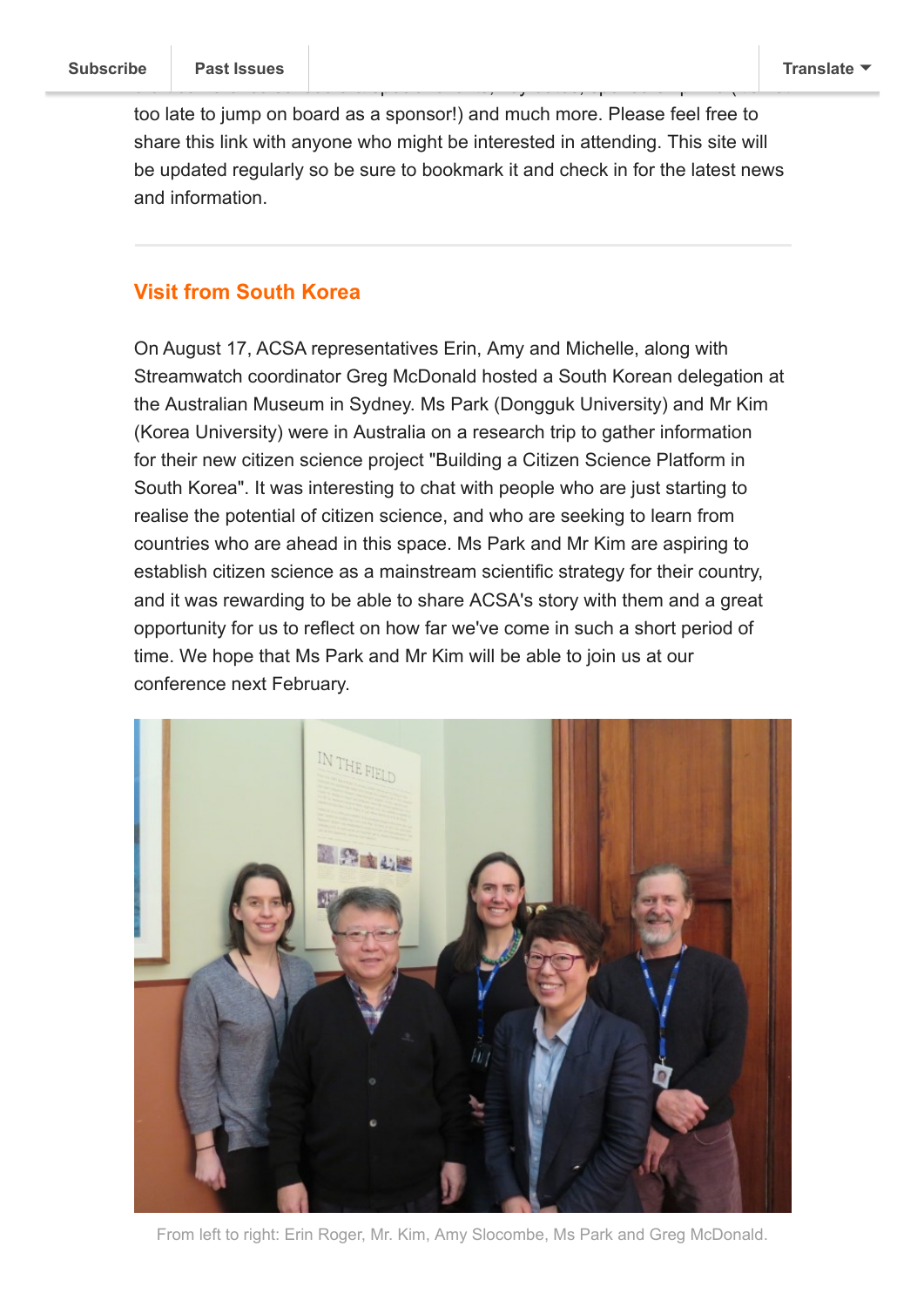# **Citizen Science Eureka Finalists**

The finalists for the 2017 Australian Museum Eureka Prizes have been announced, and they include three excellent citizen science projects vying for the Innovation in Citizen Science prize.

**The ECOCEAN Whale Shark Research, Education and Conservation Project**, ECOCEAN Inc.

This project enables citizen scientists to collect identification data on whale sharks, helping researchers better understand the movements and ecology of this endangered species. The ECOCEAN Whale Shark Research, Education and Conservation Project also delivers education outreach activities to engage school students and the community in marine conservation.

- **Ngukurr Wi Stadi bla Kantri (We Study the Country) Research Team**, Macquarie University; Yugul Mangi Rangers; and Ngukurr School This project empowers remote-living Aboriginal people to protect their environment and maintain endangered cultural knowledge. The work of the Ngukurr Wi stadi bla Kantri (We Study the Country) Research Team has led to the discovery of a new species, found new populations of threatened species, and produced the community's first ever university Bachelor degree students.
- **Redmap Australia**, University of Tasmania Range Extension Database and Mapping, or Redmap, invites community members to spot and log marine species uncommon to their local area. Thousands of sightings have been recorded, providing researchers with early indications of how marine species are responding to climate change

The winners will be announced on August 30th, details will be posted in the next newsletter!

# **ACSA at AUGEN**

ACSA's Paul Flemons spoke last weekend at the Australian Geoscience Educators (AUGEN) conference in Sydney. It was wonderful opportunity to promote ACSA and citizen science to a relatively new audience, and the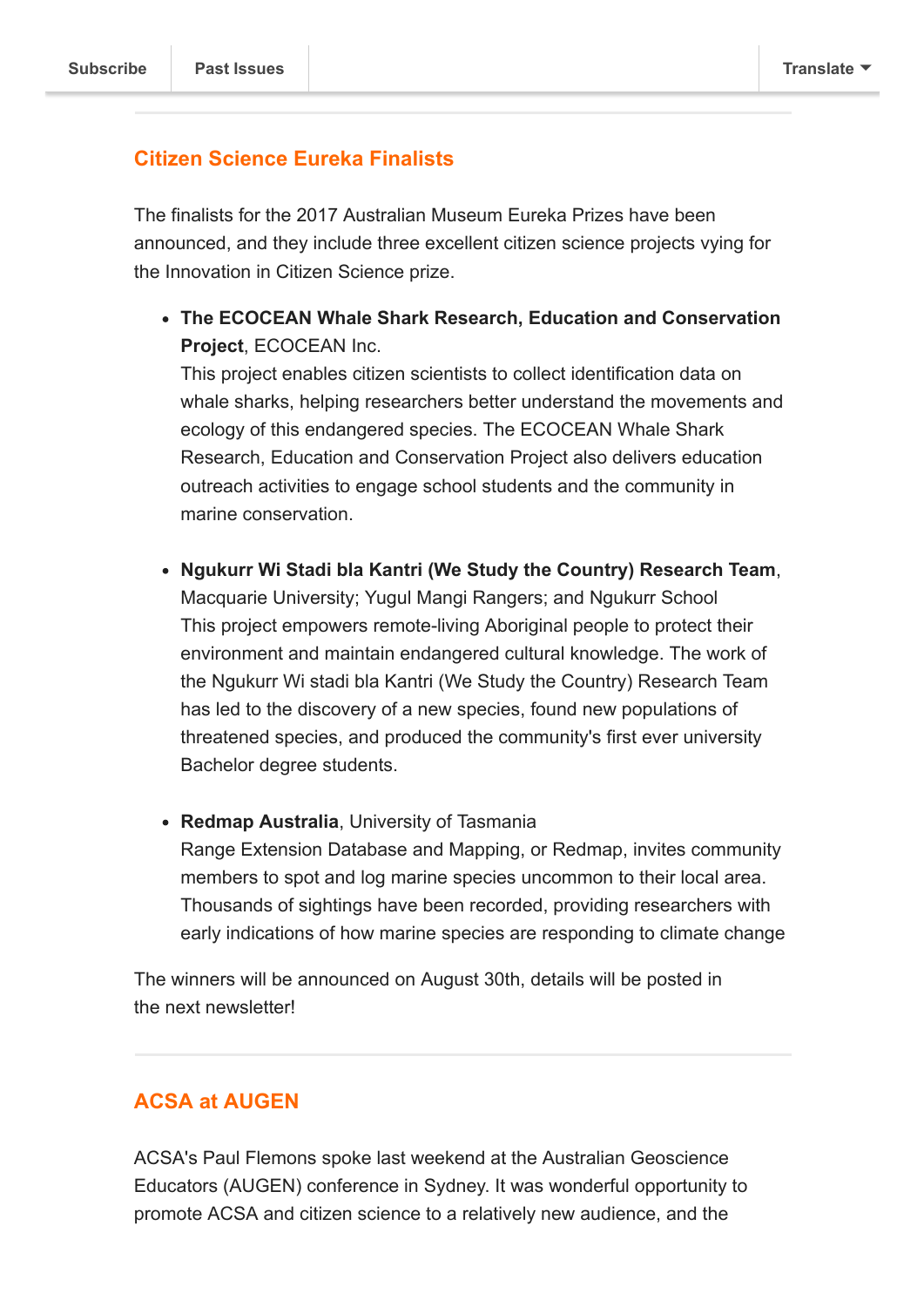copy of Paul's presentation you can do so [here.](http://csna.gaiaresources.com.au/wp-content/uploads/2017/08/ACSA-presentation-for-AUGEN_Aug2017.pptx)

#### **Meet your ACSA team**

Amy Slocombe joined ACSA in October 2016, in the newly created role of Support Officer. Amy is based at the Australian Museum in Sydney and assists with the day to day operations of the Association (5 days/fortnight). She has been very busy lately writing ACSA's new website and organising the next conference!

Amy has an environmental science and education background. She began her career with the Waterwatch program in South Australia, which gave her an excellent introduction to citizen science and the role that the community can play in the collection of scientific data. She also has 7 years experience as an Environmental Adviser within a large energy company, which required her to work in some of the most remote locations across south eastern Australia and reinforced her passion for environmental stewardship.



**Please consider helping spread the word about ACSA by sharing this newsletter with people engaged in citizen science! Thank you for your continued support and interest in ACSA.** If you have any questions, please don't hesitate to contact us: [info.acsa01@gmail.com](mailto:info.acsa01@gmail.com) or via our [website](http://csna.gaiaresources.com.au/wordpress/contact-us/). Erin, Stephanie, Alexis, Ellie, Jessie, Kylie, Jenn, Paul and Amy